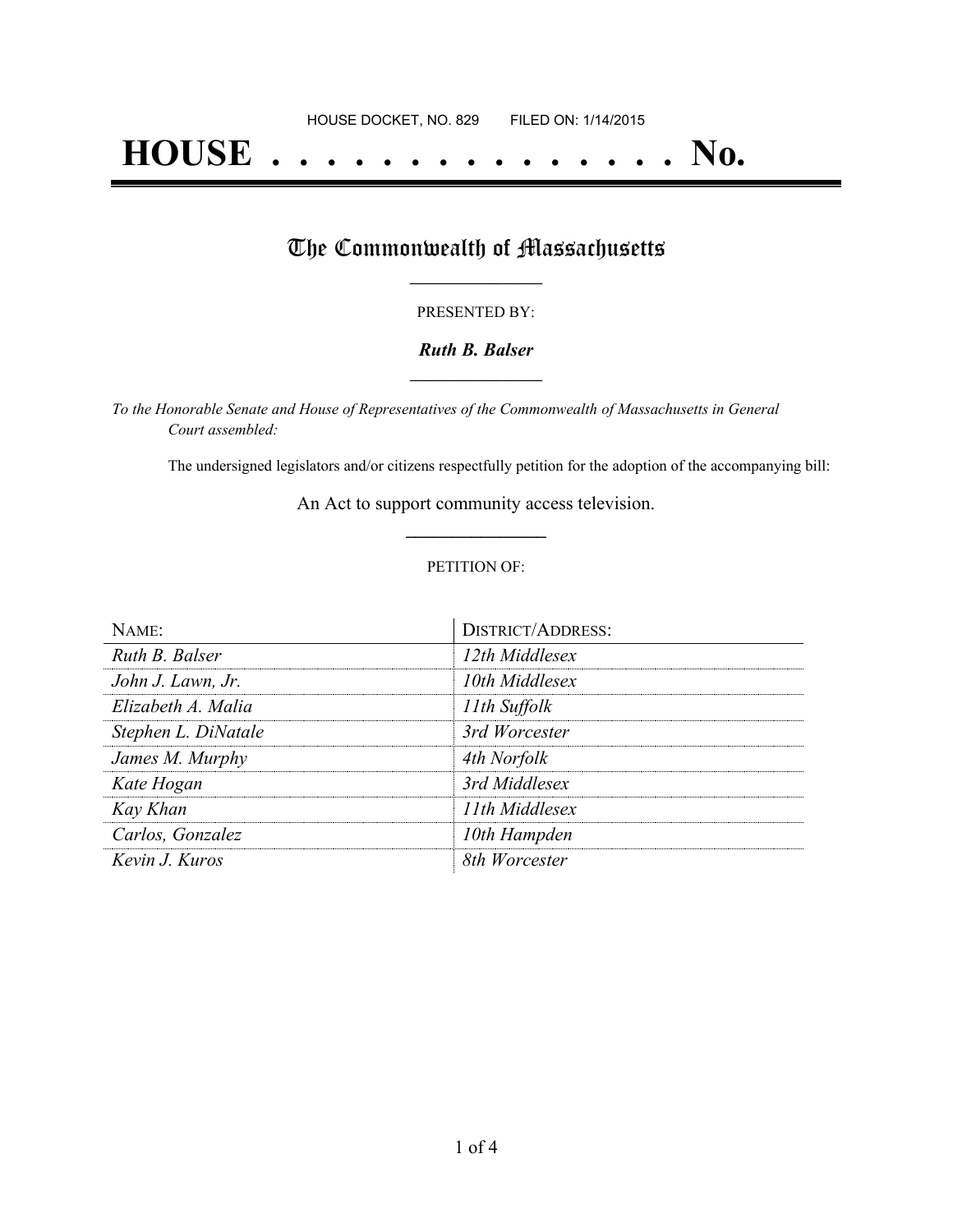## **HOUSE . . . . . . . . . . . . . . . No.**

[Pin Slip]

### The Commonwealth of Massachusetts

**In the One Hundred and Eighty-Ninth General Court (2015-2016) \_\_\_\_\_\_\_\_\_\_\_\_\_\_\_**

**\_\_\_\_\_\_\_\_\_\_\_\_\_\_\_**

An Act to support community access television.

*Whereas,* The deferred operation of this act would tend to defeat its purpose, which is to increase access and awareness of the value of community access television, therefore, it is hereby declared to be an emergency law, necessary for the immediate preservation of the public convenience.

Whereas, Community Media, formerly described as "Public Access Television", for over 30

years has proven to be an integral contributor and necessary ingredient of a communities fabric;

and

Whereas, the Commonwealth of Massachusetts has shown support of Community Media by maintaining strict standards on cable television providers through Chapter 166a and 207CMR; and

Whereas, there are approximately 200 Community Media centers in Massachusetts, many of them operating as non-profit organizations while some are managed by city and town government, providing hundreds of jobs, millions of dollars spent on capital equipment and commercial rent annually; and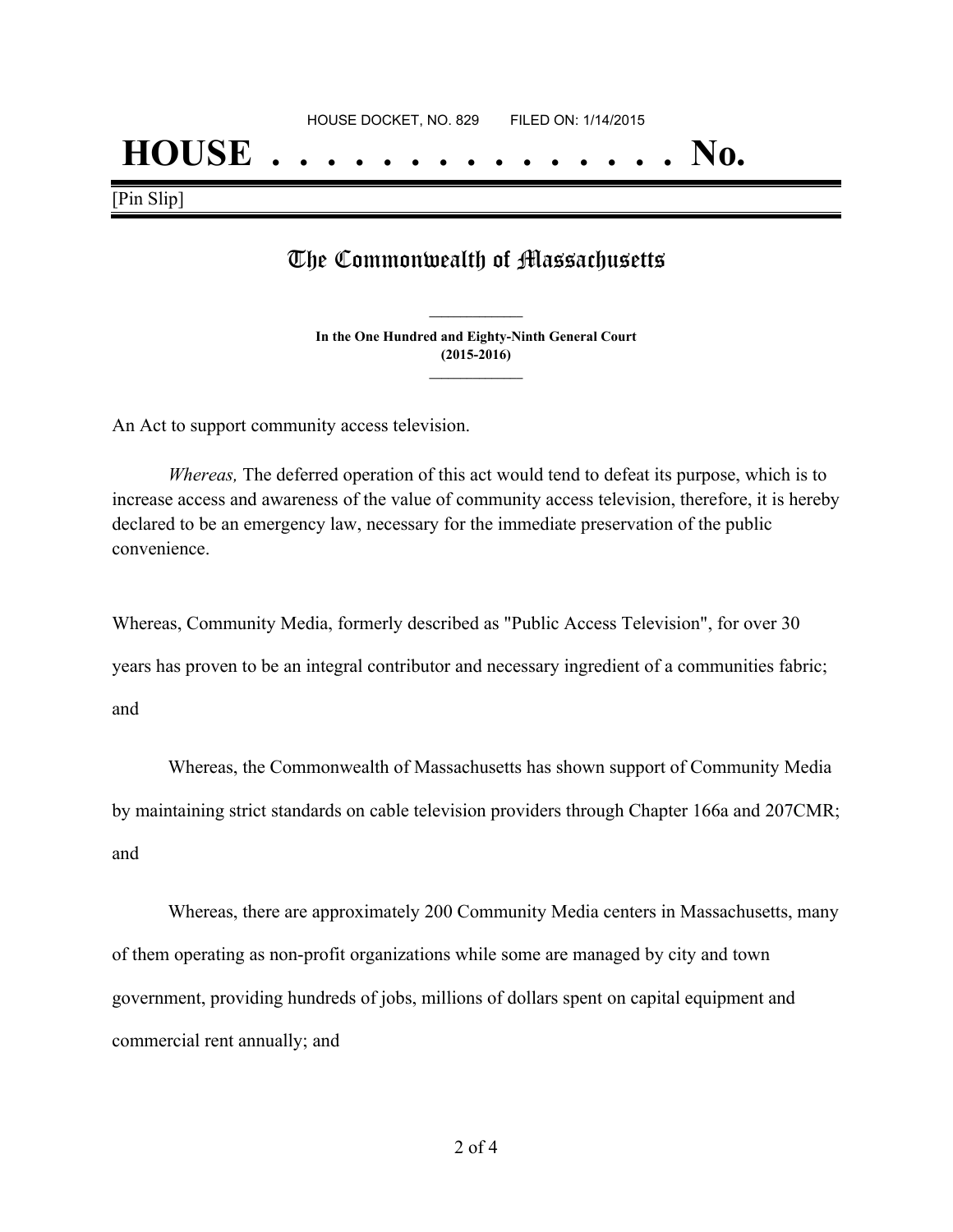Whereas, residents across the Commonwealth wish to keep in touch with their local government by viewing their city council or selectmen meetings, school committee and other commission meetings, chamber events, high school sports, regional and statewide legislative affairs shows, groundbreaking ceremonies, retirement dinners, dance recitals, school plays and so much more; and

Whereas, the culture and definition surrounding cable television is changing rapidly, and Community Media is only supported through cable television franchise agreements; now

Be It Resolved, that the Commonwealth of Massachusetts does everything in its power to preserve sufficient funding of its Community Media centers thereby protecting them from extinction, by passing legislation and supporting the adoption of regulations consistent with the legislation, and any other measures involving Multiple Video Programming Distributors (MVPD), and

Be It Further Resolved, that the Massachusetts Legislature requests that their colleagues on the federal level do everything in their power to see that Community Media legislation is introduced and enacted in Congress and that a Telecom Act of 1996 rewrite ensures that Community Media is addressed and protected by the FCC.

Be it enacted by the Senate and House of Representatives in General Court assembled, and by the authority *of the same, as follows:*

1 SECTION 1. The general court finds and declares that this act shall be known and may 2 be cited as the "Act to Support Community Access Television."